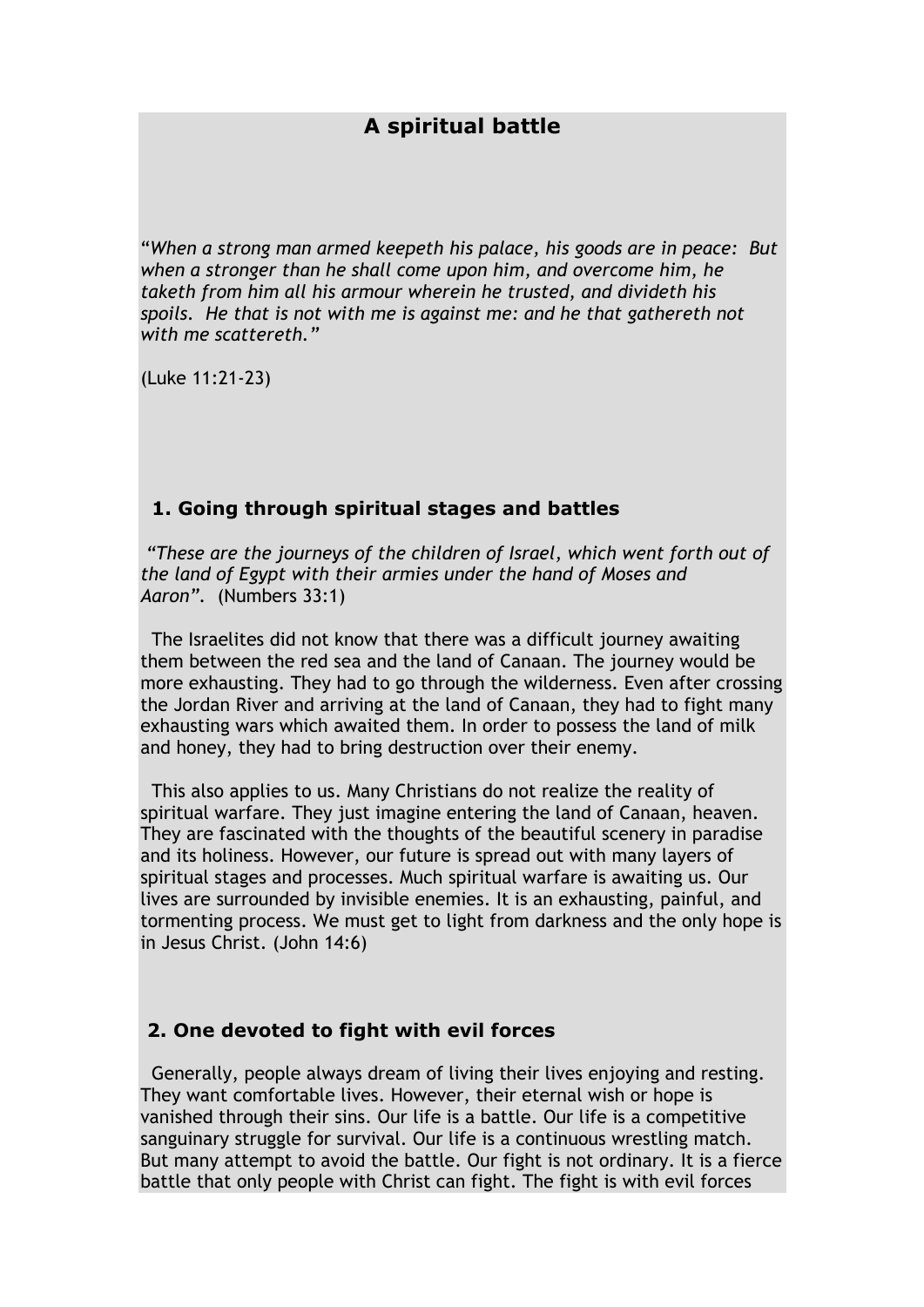and not even an inch of ground can be conceded. The worldly people are the sacrifices of the evil forces. It is the people of faith that can fight and triumph. (Galatians 5:24)

Jesus is looking for people who will devote themselves to fight the battles against the forces of evil. In Luke 11:23, the Lord offered us to be with Him. The Lord positively proclaimed the following. "He who is not with Me is against Me, and He who does not gather with Me, scatters." If we are to be with the Lord, we have no choice but to distinctly arm ourselves and engage in the spiritual warfare. It is our duty to wrestle and bring down the enemy. However, in most cases, many Christians prefer to be passive and complacent. The strong man represents the forces of the devil that is fully armed and guards his own dwelling. They are well prepared and their preparations are set up by way of precaution. "*When a strong man armed keepeth his palace, his goods are in peace:* (Luke 11:21) The people who can successfully fight and engage the forces of evil spirits are Christians. But currently, most Christians are helplessly defeated.

## **3. The start of battle**

The engagement for Christians began when the Lord was here on earth. Jesus came to destroy the works of the devil. The Lord desires believers to be good spiritual soldiers, rather than just lay believers.

"*Thou therefore endure hardness, as a good soldier of Jesus Christ."*

(2 Timothy 2:3)

*"He that committeth sin is of the devil; for the devil sinneth from the beginning. For this purpose the Son of God was manifested, that he might destroy the works of the devil."*

(1 John 3:8)

Satan and his forces do not engage each other. Satan is very cunning. They give no gap or opening. Therefore, they do not divide their forces. The evil forces know that a divided kingdom will collapse and will not continue to stand *"And if Satan cast out Satan, he is divided against himself; how shall then his kingdom stand?"* (Matthew 12:26). Jesus had discussed about this *issue "But he, knowing their thoughts, said unto them, Every kingdom divided against itself is brought to desolation; and a house divided against a house falleth."* (Luke 11:17).

The spiritual battle is very fierce and intense. The outcome of the battle will depend on who is more armed and who has more power *"But when a stronger than he shall come upon him, and overcome him, he taketh from him all his armour wherein he trusted, and divideth his spoils".* (Luke 11:22). When Jesus who is more powerful comes, He will eventually win and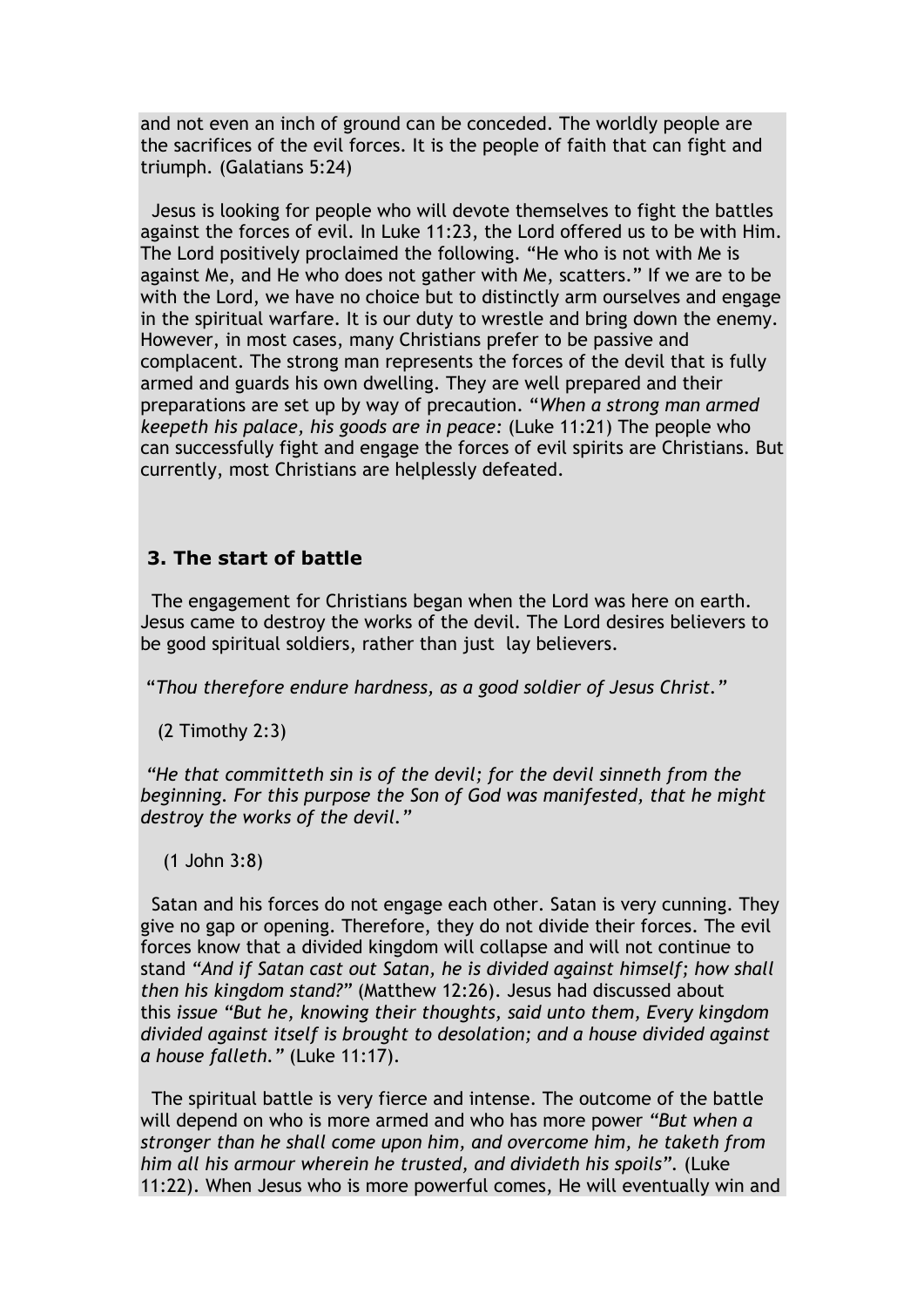will break the power of the devil. The power of the devil will come to an end. When we go spiritually deeper, we can come to realize that we must always arm ourselves completely in our thoughts, minds, and in our daily lives.

#### **4. Put on the full armor of God**

*"Finally, my brethren, be strong in the Lord, and in the power of his might. Put on the whole armour of God, that ye may be able to stand against the wiles of the devil. For we wrestle not against flesh and blood, but against principalities, against powers, against the rulers of the darkness of this world, against spiritual wickedness in high places. Wherefore take unto you the whole armour of God, that ye may be able to withstand in the evil day, and having done all, to stand. Stand therefore, having your loins girt about with truth, and having on the breastplate of righteousness; And your feet shod with the preparation of the gospel of peace; Above all, taking the shield of faith, wherewith ye shall be able to quench all the fiery darts of the wicked. And take the helmet of salvation, and the sword of the Spirit, which is the word of God:"* (Ephesians 6:10-17)

When we observe the clothes that people wear, we can distinguish the type of work they are doing. For example, soldiers wear military uniforms. When people see the soldiers in uniforms, they can feel the strength as the uniform and soldier represents trust and safety. But when we observe people wearing a night gown or hospital gown, they appear to be weak and without strength. Some soldiers in special commando uniforms appear and represent more strength. People who may encounter them might become afraid and shiver. In truth, Christians must arm themselves completely as well. When they are completely armed, the evil spirits will view the strength and will shiver immediately at their presence. We Christians must have the ability and power to snatch back souls that are seized and in bondage by the evil forces.

*"For the word of God is quick, and powerful, and sharper than any twoedged sword, piercing even to the dividing asunder of soul and spirit, and of the joints and marrow, and is a discerner of the thoughts and intents of the heart."*

(Hebrews 4:12).

We are to settle our victory through the Word of God which is quick, powerful, and sharp.